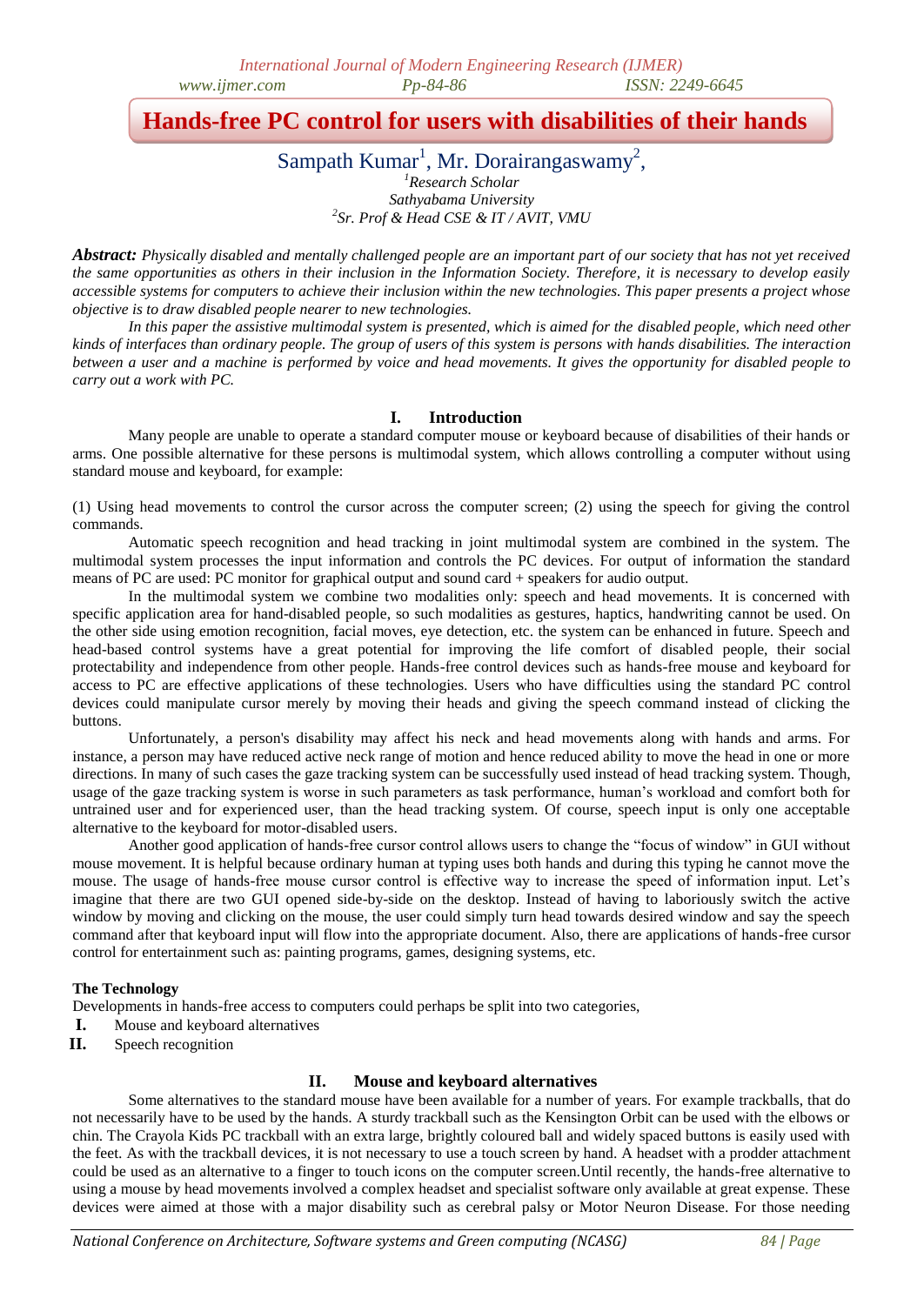complete hands-free access to the computer there are some sophisticated solutions. One of these systems is known as Lucy designed by the University of Delft. This system provides not only an alternative to the mouse but also an alternative keyboard and a range of other input options such as switches.

Improvements in infrared devices have allowed aspects of these complex systems to become more accessible. Recent devices that allow access to the computer by head movements include Headway and Smart-Nav. The introduction of USB and plug and play is making the addition of these extra devices to a computer easier to undertake. It is now possible to have more than one mouse or trackball attached to a single computer. This ability to have a range of input devices attached to the computer would allow a student to vary their means of data entry around their disability or impairment.

Some of these systems include devices where the student wears a small reflective dot on their forehead or glasses to pick up the infrared or optical signal. The rest of the equipment is attached to the computer and the student is free to move around without needing to detach themselves from a number of wires. These devices are less intrusive for the student and do not need to be set for each individual. Other students, not requiring hands-free access, can still use the computer with the standard mouse and keyboard. While these devices provide a method of moving the mouse pointer around the computer screen with head movements they still require some means of providing the 'button click'. Most systems can be used in combination with a dedicated switch, perhaps used by the elbow or foot. Others have software that assumes that a length of time on a particular icon should be taken as a"double click". Many of these head activated devices can be combined with specialist on-screen keyboard software and predictive software providing a total hands-free alternative to the keyboard and mouse.

#### **III. Speech recognition**

Speech recognition requires the computer to accept spoken words as input and interpret what has been spoken. To make the job of understanding speech easier for the computer, a method of speech input called command and control is used. Speech Recognition is technology that allows a computer to identify the words that a person speaks into a microphone. We used Microsoft Agent version 2.0 that provides a library for more natural ways for people to communicate with their computers. And also we used The Lernout & Hauspie True Voice Text-to-Speech (TTS) Engine that provides speech output capabilities for Microsoft Agent so we can hear what the characters are saying through your sound speakers. The commands available to the user are the following: "left click" (or just "click"), "double left click" (or just "double click"), "right click", "double right click".

The user can also keep a button pressed so as to highlight a group of objects. The command "down", "up" change the selection area of the mouse per example in the menu (File, Edit, Insert…) and we can select also the menu with the voice command. This set of available commands allows executing meaningful tasks on the computer since all the main mouse click operations are available.

One of the difficulties experienced by disabled students is that assignments and projects can take much longer to complete than for their fellow students. The latest version of Dragon Naturally Speaking has built on the macro facilities and script writing of the early Dragon dictate software. Dragon Naturally Speaking version 6 has four types of custom commands available within the professional solutions editions. These are:

- $\Box$  Text and Graphics commands
- $\Box$ Step | -by-Step commands

 $\_$  Macro Recorder

 $\perp$  Advanced Scripting

These custom commands allow the user of the speech recognition software to automate areas of their computer work. In particular, the Macro Recorder and Advanced Scripting can be used to assist with access to computer systems requiring some mouse input.

Further we describe the developed multimodal system, which uses speeches and head movements for input of information into the Computer. The speech recognition and head tracking modules will be considered in detail. Then the process of information fusion and synchronization is described. Finally the structure of the complete assistive multimodal system and some examples of its using for hands-free PC control are presented.

#### **SIRIUS speech recognition system**

The main architecture of automatic system SIRIUS (Spiiras Interface for Recognition and Integral Understanding of Speech), developed in Speech Informatics Group of SPIIRAS is presented below. This architecture can be both speaker independent and speaker-dependent. The difference in these models consists in the acoustical-lexical level.



#### Structure of SIRIUS speech recognition system